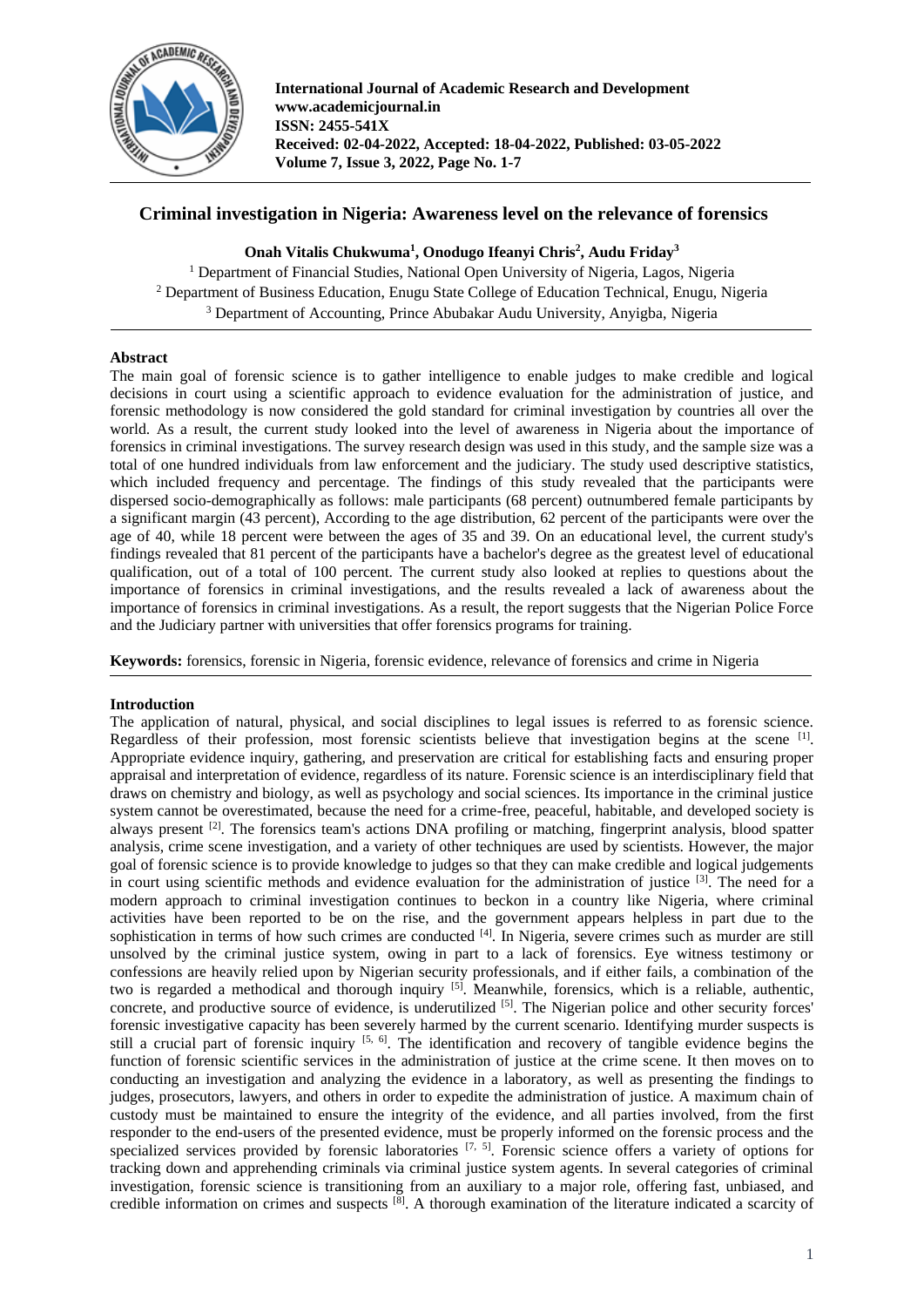forensic research reports in Africa, notably Nigeria. However, a few studies have found that in some African countries, such as South Africa, Egypt, and Botswana, there has been significant progress toward the use of forensics technology in criminal investigation, resulting in a significant increase in the level of awareness about the importance of forensics in criminal investigation <sup>[9-11]</sup>. In Nigeria, it has been discovered that there is a lack of forensic capabilities, which has a negative impact on law enforcement agents' investigative abilities [4]. In this context, our prior study by Nwawuba and Akpata [12] demonstrated that there is a lack of awareness in Nigeria about the function of forensics in criminal investigations. However, in order to increase awareness of the importance of forensics and the need for the establishment of a forensic council in Nigeria, it became necessary to assess the level of awareness of forensics in criminal investigation, which would serve as a guideline for proposing bills to make forensics technology the gold standard in criminal investigation in Nigeria.

## **Methodology**

### **Design of the study**

This study used a survey research strategy, in which the complete study population was sampled by administering a questionnaire to randomly selected research participants from the overall population. This design was chosen since it is simple to implement and may readily reach a broad audience.

### **The study's population and sample size**

The current study used a one-hundred-person sample population. The stratified random sampling technique was used to choose the sample population from two categories: the judicial branch and law enforcement. This is due to the fact that the specified categories are under criminal investigation.

### **Data analysis method**

The study makes use of descriptive statistics, such as frequency and percentage.

### **Results**

### **Information about socioeconomics and demographics**

The results of the current study on socio-demographic data (Table 1) revealed that, among the 100 participants in the study, there were an observable higher number of male participants (68%) than female participants (12%). (32 percent). According to the age distribution, 55 percent of the participants were over the age of 40, while 15 percent were between the ages of 35 and 39. When the participants' educational backgrounds were examined, it was discovered that the bulk of them (75%) have a bachelor's degree as the greatest level of educational attainment, while 26% have less than tertiary education. In terms of career, the study indicated that 55 percent of the participants were law enforcement officers (Nigerian Police), whereas 45 percent worked in the judiciary (Lawyers and Judges).

### **The importance of forensics in criminal cases**

As shown in Figures 1-6, the current study looked into the level of awareness about the importance of forensics in criminal investigations. Have you heard about the outcome? forensics (Figure 1) found that a larger percentage of participants (61%) from a pool of 100% had no knowledge of forensics, and just 39% of the population demonstrated appropriate understanding of forensics. Can forensic methods be utilized for criminal investigation in Nigeria (Figure 2) and does forensics give incontrovertible evidence for the administration of justice (Figure 3) showed the same pattern, with 56 percent (Not Sure) and 46 percent (Yes) respectively (Yes). According to the comments on whether Nigerian courts accept forensic evidence, as shown in Figure 4, the majority of the participants were unsure (79%), while only 21% (Yes) displayed adequate awareness of the role of forensic evidence in the Nigerian justice system. Finally, as shown in Figures 5 and 6, responses on would forensics contribute to the reduction of crimes in Nigeria and can forensics be used to combat the upsurge of crime in Nigeria followed a similar pattern, with 64 percent of participants reporting (Not Sure) and only 39 percent reporting (Yes)

| <b>Variables</b>             | <b>Frequency</b> | Percentage |
|------------------------------|------------------|------------|
| Gender                       |                  |            |
| Male                         | 71               | 71         |
| Female                       | 29               | 29         |
| Age (Years)                  |                  |            |
| 30-34                        | 37               | 37         |
| 35-39                        | 18               | 18         |
| >40                          | 45               | 45         |
| <b>Educational Level</b>     |                  |            |
| Less than tertiary education | 31               | 31         |
| Bachelor                     | 69               | 69         |
| Occupation                   |                  |            |

**Table 1:** Showing Socio-Demographic Information.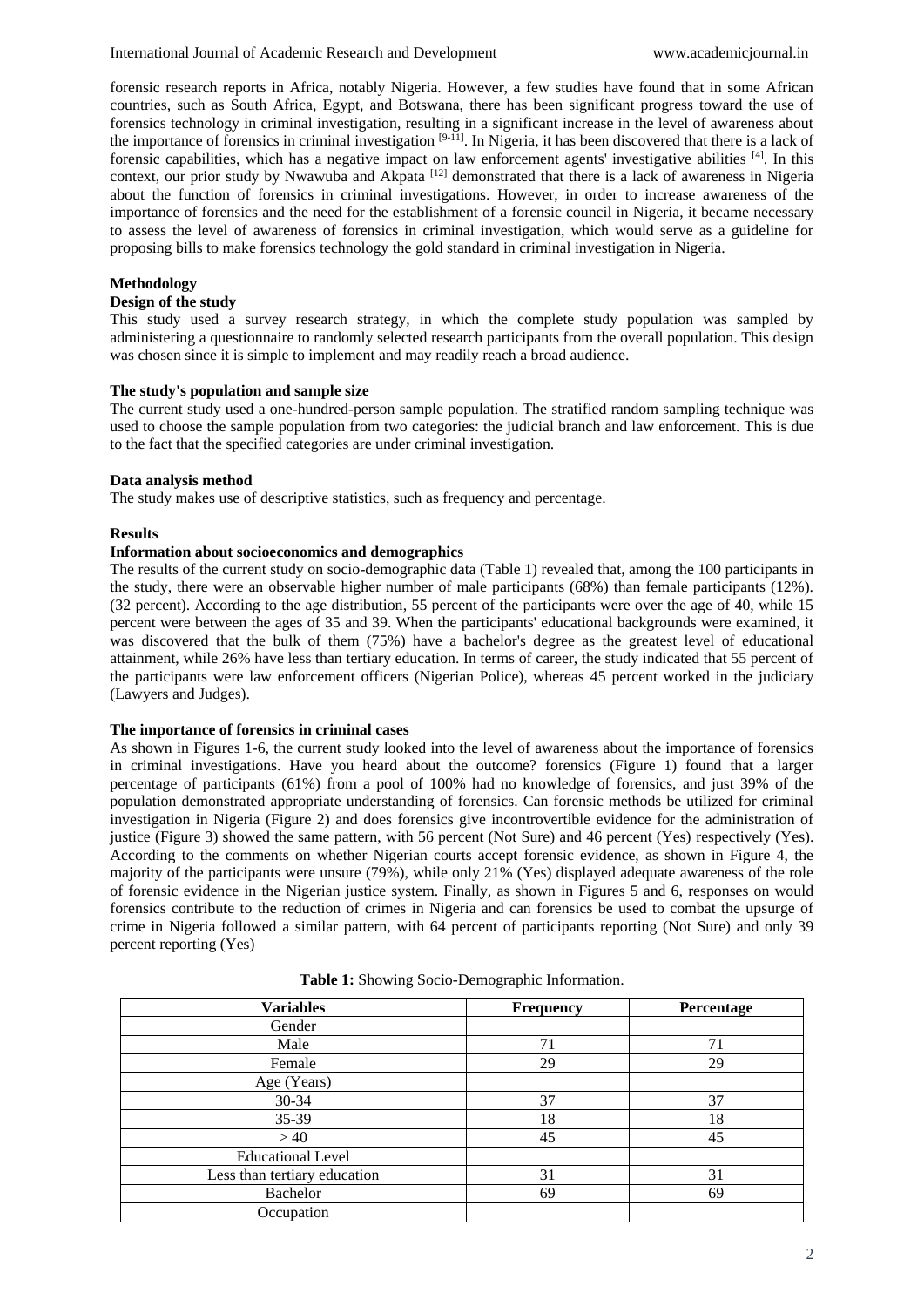

**Fig 1:** Showing responses on have you heard about forensics. Irrefutable evidence for the administration of justice.



**Fig 2:** Showing responses on can forensics methodology be used for criminal investigation in Nigeria.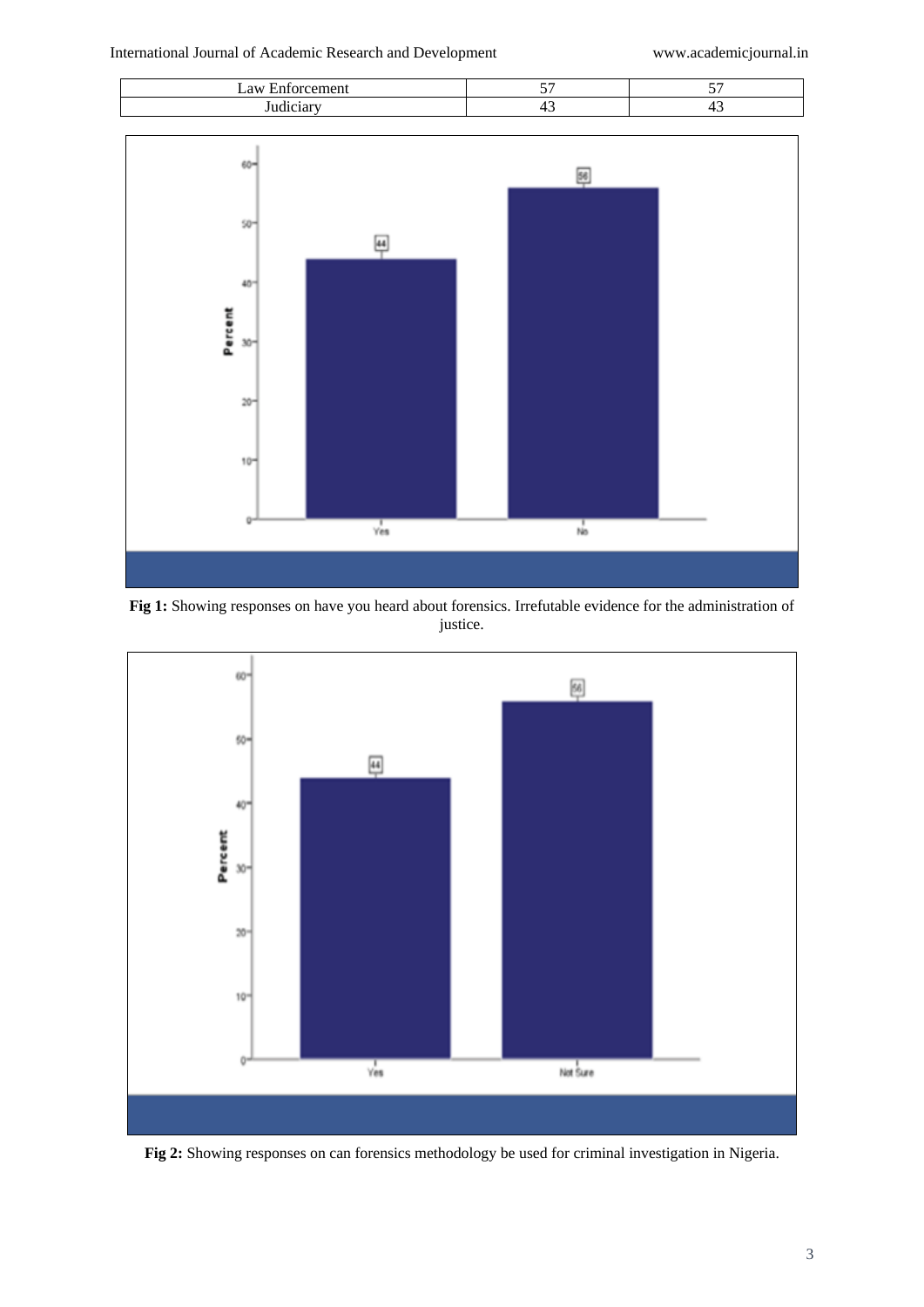

**Fig 3:** Showing responses on does forensics provide



**Fig 4:** Showing responses on does Nigeria courts accepts criminal investigation in Nigeria.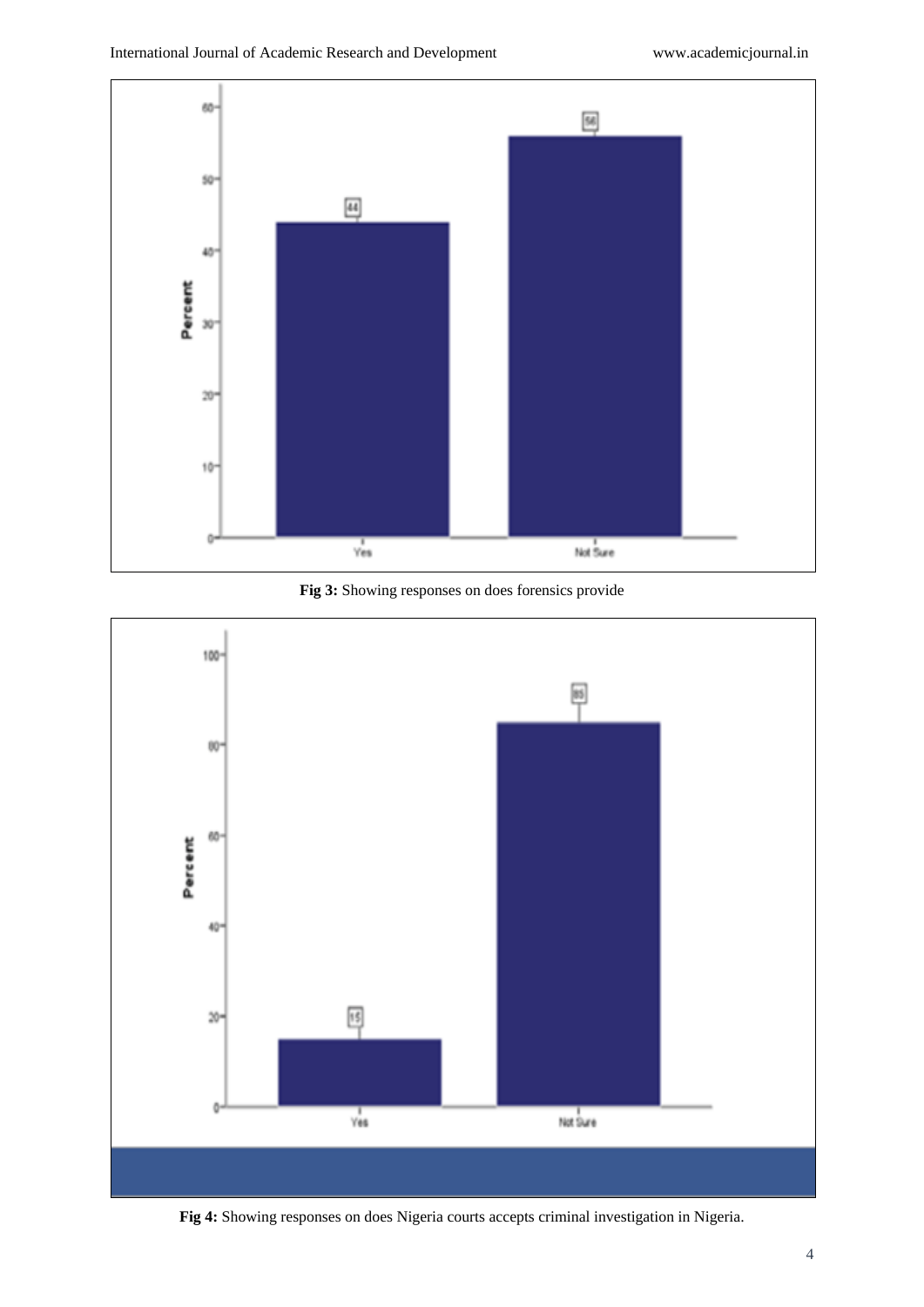

**Fig 5:** Showing responses on would forensics contribute to the reduction of crimes in Nigeria



**Fig 6:** Showing responses on can forensics be used to tackle the upsurge of crime in Nigeria.

## **Discussion**

One of the foundations of the criminal justice system is forensic science. It primarily focuses on the analysis of scientific and physical evidence acquired at the crime scene. The need for this science to be applied in criminal investigations came as a result of our society's rapid societal developments [13]. There has been a noticeable paradigm change from the old way of criminal investigation to a new approach throughout the years. Criminal elements are becoming increasingly competent at sophisticated methods, necessitating the use of forensics. It is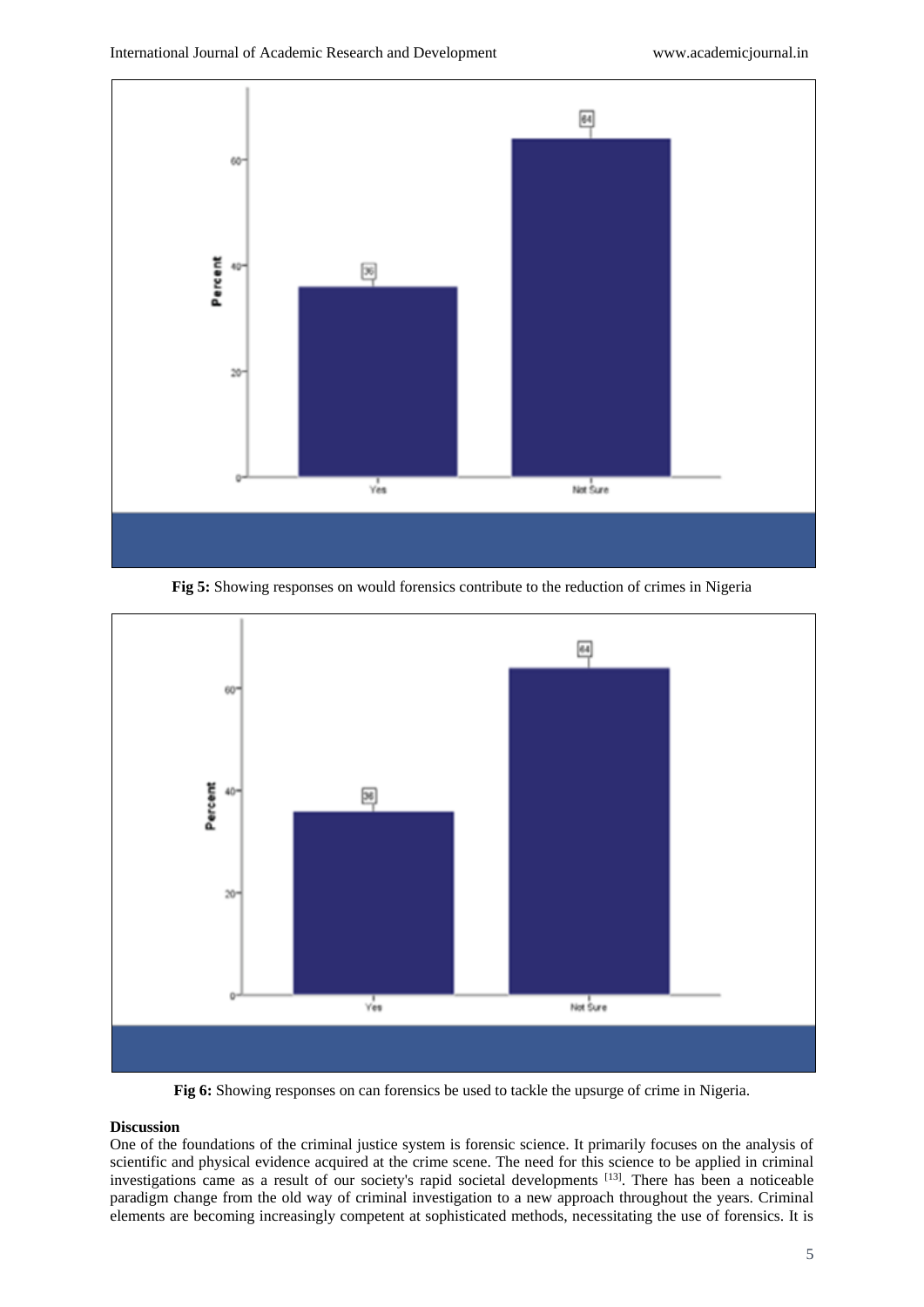critical since there is little chance of prejudices or injustices when scientific methods and approaches are applied [13]. As a result, the current study examined the level of awareness in Nigeria of the importance of forensics in criminal investigation, with a focus on professionals who have been shown to have adequate knowledge of the application of forensics in the Nigerian criminal justice system, as reported in the study of [12]. According to the findings of the current study on socio-demographic factors (Table 1), there were a significantly higher number of male participants (71 percent) than female participants (29 percent). Our gender distribution findings are consistent with those of Nwawuba and Akpata [12] and Oguntunde [14]. When it came to age distribution, it was discovered that the majority of the participants were over 40 years old (45%) and that the age group 35-39 years was the least represented (18%). On an educational level, the current survey found that 69 percent of the participants had a bachelor's degree as the highest level of educational qualification, while 39 percent have less than tertiary education as the highest level of qualification. The survey found that 57 percent of the participants were law enforcement personnel (Nigerian Police), and 43 percent were determined to be in the court (Lawyers and Judges). Participants' inclusion criteria (law enforcement and judicial) are based on their involvement in criminal investigations. Clearly, any civilized nation's criminal justice system (CJS) is necessary for ensuring justice, fairness, the rule of law, and the institutionalization of a democratic system  $^{[15]}$ . A criminal justice system, in the future, will be made up of several agents charged with the responsibility of investigating and prosecuting criminal offenses, and the system will include law enforcement and the courts as components [15, 16]. In light of the fact that law enforcement and the judiciary interact with forensic scientists in criminal investigations [11, 12], the study focused on analyzing the two professions' levels of awareness of the importance of forensics in criminal investigations. The purpose of this study was to see how well people knew about the importance of forensics in criminal investigations. The results (figure 1) revealed that a majority of the participants (56 percent) from a pool of 100 had no prior knowledge of forensics, and just 46% of the population had adequate knowledge of forensics. Our findings support those of Nwawuba and Akpata  $[12]$ , who found a lack of understanding of the function of forensics in criminal investigations. However, studies from throughout the world show that industrialized countries are becoming more conscious of the use of forensics in criminal investigations [17-19]. Similarly, certain African countries, such as South Africa, Egypt, Morocco, Namibia, Botswana, and Sudan, have exhibited an understanding of the critical role of forensics in their criminal justice systems  $[9, 20, 21]$ . With 56 percent (Not Sure) and 46 percent (Yes), respectively, on can forensic methodology be used for criminal investigation in Nigeria (Figure 2) and does forensics provide irrefutable evidence for the administration of justice (Figure 3), the same trend of inadequate level of awareness was observed (Yes). One of the primary objectives of forensics appears to be the gathering of intelligence to enable judges to make credible and rational decisions in court using a scientific approach via evidence evaluation for the administration of justice, and forensic methodology is now considered the gold standard for criminal investigation by countries all over the world <sup>[3, 11, 22]</sup>. Furthermore, forensics aids criminal investigations in a variety of ways and plays a critical role in maintaining society's law and order, and in today's world, forensic evidence and the application of forensic sciences are an indispensable element of the criminal investigation system and prosecutions  $[23]$ . Moving forward, the results of the responses to the question of whether Nigerian courts accept forensic evidence (Figure 4) revealed that a majority of the participants were unsure (85%), while only 15% (Yes) demonstrated adequate knowledge of the position of forensic evidence in the Nigerian justice system. This finding supports the claim that there is a lack of awareness about forensics as well as the regulations that allow forensic evidence to be accepted in Nigerian courts [5, 24]. In practice, Nigerian courts are prepared to accept testimony relating to the use of scientific evidence, and the individual who is authorized to give such evidence is referred to as an expert witness under the Evidence Act of 2011 (section 68)  $[25, 26]$ . Finally, as shown in Figures 5 and 6, responses on would forensics contribute to the reduction of crimes in Nigeria and can forensics be used to combat the upsurge of crime in Nigeria followed a similar pattern, with 64 percent of participants reporting (Not Sure) and only 36 percent reporting (Yes) (Yes). The importance of forensics in criminal investigations cannot be emphasized, given the continuing need for a crime-free, nonviolent, livable, and developed society <sup>[2]</sup>. Regardless of the gravity of a criminal case, forensics has proven to be a reliable workhorse for criminal investigation, and the outcome of a forensic inquiry can be the difference between acquittal and conviction in a court of law  $[23]$ . It's incredible that, despite advancements in forensics in crime investigation, the Nigerian Police Force still depends on old investigative techniques for criminal inquiry to a large level  $[5]$ . Nigeria is currently facing security issues, and it has been discovered that criminals have gotten more skilled in their operations. The peculiarity of the many forms of perpetrated crimes in Nigeria is that they frequently involve or leave behind biological evidence at the crime scene. These biopsies are important samples for DNA profiling and subsequent storage in a forensic DNA database <sup>[26]</sup>. As a result, switching to a new technique to criminal investigation known as "forensics" has become critical in detecting, apprehending, and improving justice administration.

#### **Conclusion**

The findings of this study demonstrated a lack of understanding of the importance of forensics in criminal investigations. As a result, the report suggests that the Nigerian Police Force and the Judiciary partner with universities that offer forensics programs for training.

#### **References**

1. Marasa MH, Miranda MD. Forensic Science. Encyclopedia of Law and Econ, 2018, 1-6.